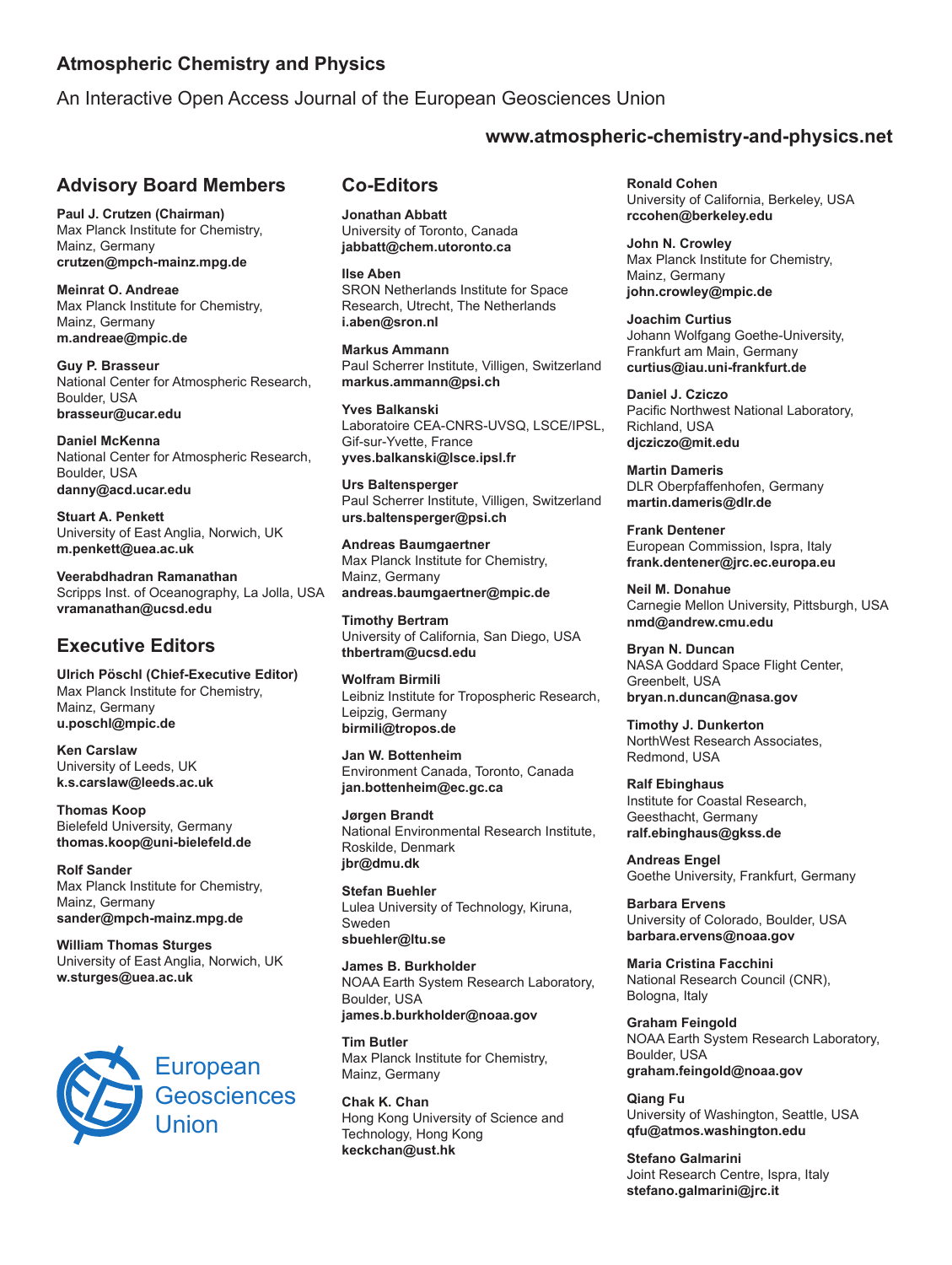**Laurens Ganzeveld** Wageningen University, Netherlands

**Timothy Garrett** University of Utah, Salt Lake City, USA **tim.garrett@utah.edu**

**Alan Geer** European Centre for Medium-Range Weather Forecasts, Reading, UK **alan.geer@ecmwf.int**

**Christoph Gerbig** Max Planck Institute for Biogeochemistry, Jena, Germany

**Alex B. Guenther** National Center for Atmospheric Research, Boulder, USA **guenther@ucar.edu**

**Martin Gysel** Paul Scherrer Institut, Villigen, Switzerland **martin.gysel@psi.ch**

**Robert Harley** University of California, Berkeley, USA **harley@ce.berkeley.edu** 

**Peter Haynes** University of Cambridge, UK **phh@damtp.cam.ac.uk**

**Martin Heimann** Max Planck Institute for Biogeochemistry, Jena, Germany **martin.heimann@bgc-jena.mpg.de**

**Ellie Highwood** University of Reading, UK

**Andreas Hofzumahaus** Forschungszentrum Jülich, Germany **a.hofzumahaus@fz-juelich.de**

**Rupert Holzinger** Institute for Marine and Atmospheric Research, Utrecht, The Netherlands **r.holzinger@uu.nl**

**Corinna Hoose** Karlsruhe Institute of Technology, Germany **corinna.hoose@kit.edu**

**Kaarle Hämeri** University of Helsinki, Finland **kaarle.hameri@helsinki.fi**

**Jose-Luis Jimenez** University of Colorado, Boulder, USA **jose.jimenez@colorado.edu**

**Patrick Jöckel** DLR Oberpfaffenhofen, Germany **patrick.joeckel@dlr.de**

**Jan Kaiser** University of East Anglia, Norwich, UK **j.kaiser@uea.ac.uk**

**Maria Kanakidou** University of Crete, Heraklion, Greece **mariak@chemistry.uoc.gr**

**Thomas Karl** National Center for Atmospheric Research, Boulder, USA **tomkarl@ucar.edu**

**Veli-Matti Kerminen** Finnish Meteorological Institute, Helsinki, Finland **veli-matti.kerminen@fmi.fi**

**Frank Keutsch** University of Wisconsin, Madison, USA **keutsch@wisc.edu**

**Astrid Kiendler-Scharr** Forschungszentrum Jülich, Germany **a.kiendler-scharr@fz-juelich.de**

**Thomas Kirchstetter** Lawrence Berkeley National Laboratory, Berkeley, USA **twkirchstetter@lbl.gov**

**Silvia Kloster** Max Planck Institute for Meteorology, Hamburg, Germany

**Daniel Knopf** Stony Brook University, USA **daniel.knopf@stonybrook.edu**

**Monika Kopacz** NOAA Climate Program Office, Silver Spring, USA **monika.kopacz@noaa.gov**

**Radovan Krejci** Stockholm University, Sweden **radek@itm.su.se** 

**Martina Krämer** Research Center Jülich, Germany **m.kraemer@fz-juelich.de** 

**Markku Kulmala** University of Helsinki, Finland **kulmala@cc.helsinki.fi**

**Bernd Kärcher** DLR Oberpfaffenhofen, Germany **bernd.kaercher@dlr.de**

**Ari Laaksonen** University of Kuopio, Finland **ari.laaksonen@uku.fi**

**William Lahoz** Norwegian Institute for Air Research, Kjeller, Norway **wal@nilu.no**

**Kari Lehtinen** Finnish Meteorological Institute and University of Kuopio, Finland **kari.lehtinen@uef.fi**

**Franz-Josef Lübken** Leibniz Institute of Atmospheric Physics, Kühlungsborn, Germany **luebken@iap-kborn.de**

**Rob MacKenzie** Lancaster University, UK **r.mackenzie@lancaster.ac.uk** **Bernhard Mayer** Ludwig-Maximilians-University, Munich, Germany **bernhard.mayer@lmu.de**

**Gordon McFiggans** University of Manchester, UK **g.mcfiggans@manchester.ac.uk**

**Craig McNeil** University of Washington, Seattle, USA **cmcneil@apl.washington.edu** 

**V. Faye McNeill** Columbia University, New York, USA **vfmcneill@columbia.edu**

**Nikolaos Mihalopoulos** University of Crete, Heraklion, Greece **mihalo@chemistry.uoc.gr**

**Paul Monks** University of Leicester, UK **p.s.monks@leicester.ac.uk**

**Jennifer G. Murphy** University of Toronto, Canada **jmurphy@chem.utoronto.ca**

**Ottmar Möhler** Forschungszentrum Karlsruhe, Eggenstein-Leopoldshafen, Germany **ottmar.moehler@kit.edu** 

**Athanasios Nenes** Georgia Institute of Technology, Atlanta, USA **nenes@eas.gatech.edu**

**Markus Petters** North Carolina State University, Raleigh, USA **markus\_petters@ncsu.edu**

**Andreas Petzold** DLR Oberpfaffenhofen, Germany **andreas.petzold@dlr.de**

**Andre S. H. Prevot** Paul Scherrer Institute, Villigen, Switzerland **andre.prevot@psi.ch**

**Alexander Pszenny** University of New Hampshire, Durham, USA **alex.pszenny@unh.edu**

**Johannes Quaas** Max Planck Institute for Meteorology, Hamburg, Germany **johannes.quaas@zmaw.de**

**Xavier Querol** Institute of Environmental Assessment and Water Research, Barcelona, Spain **xavier.querol@idaea.csic.es**

**Patricia Quinn** NOAA, Seattle, USA **patricia.k.quinn@noaa.gov**

**Claire Reeves** University of East Anglia, Norwich, UK

**Andreas Richter** University of Bremen, Germany **andreas.richter@iup.physik.uni-bremen.de**